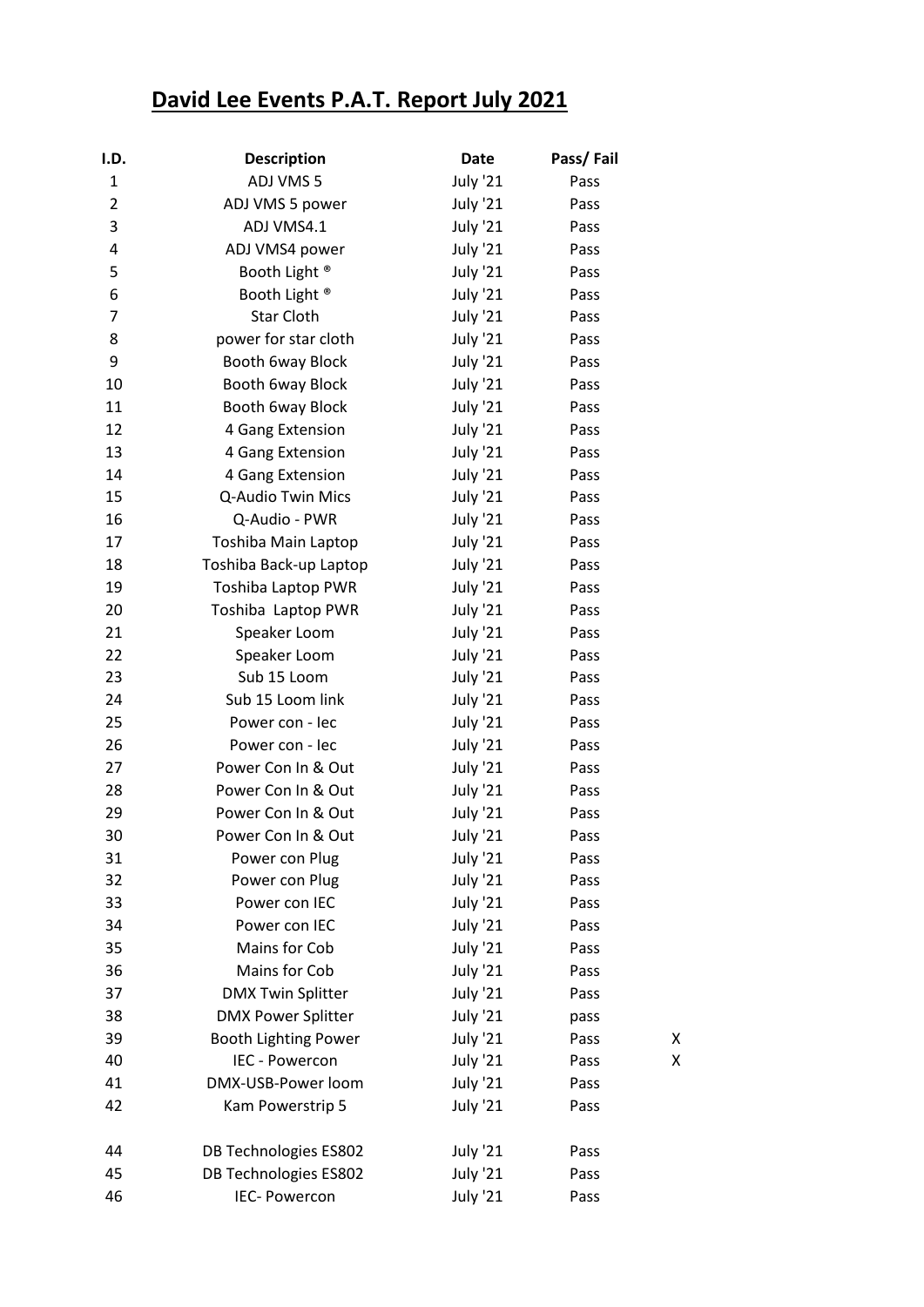| 50  | Equinox Cob Bar       | July '21 | Pass |
|-----|-----------------------|----------|------|
| -51 | Equinox Cob Bar       | July '21 | Pass |
| 52  | DB Technologies ES602 | July '21 | Pass |
| 53  | DB Technologies ES602 | July '21 | Pass |

| 60 | Wash FX 2                  | <b>July '21</b> | Pass |
|----|----------------------------|-----------------|------|
| 61 | Wash FX 2                  | <b>July '21</b> | Pass |
| 62 | Equinox intercepter        | <b>July '21</b> | Pass |
| 63 | Equinox intercepter        | <b>July '21</b> | Pass |
| 64 | <b>AFX Beam FX</b>         | July '21        | Pass |
| 65 | <b>AFX Beam FX</b>         | <b>July '21</b> | Pass |
| 66 | Lenovo Tab Yoga 3          | <b>July '21</b> | Pass |
| 67 | Lenovo Tab Yoga            | <b>July '21</b> | Pass |
| 68 | Ipad                       | July '21        | Pass |
| 69 | <b>Compaq Laptop</b>       | <b>July '21</b> | Pass |
| 70 | Compaq Laptop Power        | <b>July '21</b> | Pass |
| 71 | <b>Chauvet Gobo Shot</b>   | <b>July '21</b> | Pass |
| 72 | <b>Chauvet Gobo Shot</b>   | <b>July '21</b> | Pass |
| 73 | Martin PR1                 | <b>July '21</b> | Pass |
| 74 | Martin PR1                 | <b>July '21</b> | Pass |
|    |                            |                 |      |
| 76 | <b>Bubble Machine</b>      | <b>July '21</b> | Pass |
| 77 | <b>Bubble Machine</b>      | <b>July '21</b> | Pass |
| 78 | Showtec Cob Bar            | <b>July '21</b> | Pass |
| 79 | Showtec Cob Bar            | July '21        | Pass |
| 80 | Showtec Cob Bar            | July '21        | Pass |
| 81 | Showtec Cob Bar            | July '21        | Pass |
| 82 | <b>Wharfdale Moniter</b>   | <b>July '21</b> | Pass |
|    |                            |                 |      |
| 84 | IEC - Double Socket        | July '21        | Pass |
| 85 | <b>IEC - Double Socket</b> | July '21        | Pass |
| 86 | IEC - Single Socket        | <b>July '21</b> | Pass |
| 87 | IEC - Single Socket        | <b>July '21</b> | Pass |
| 88 | IEC - Single Socket        | July '21        | Pass |
| 89 | IEC - Single Socket        | <b>July '21</b> | Pass |

| 97 | <b>RCD - Test</b> | July '21 | Pass |
|----|-------------------|----------|------|
| 98 | RCD - Test        | July '21 | Pass |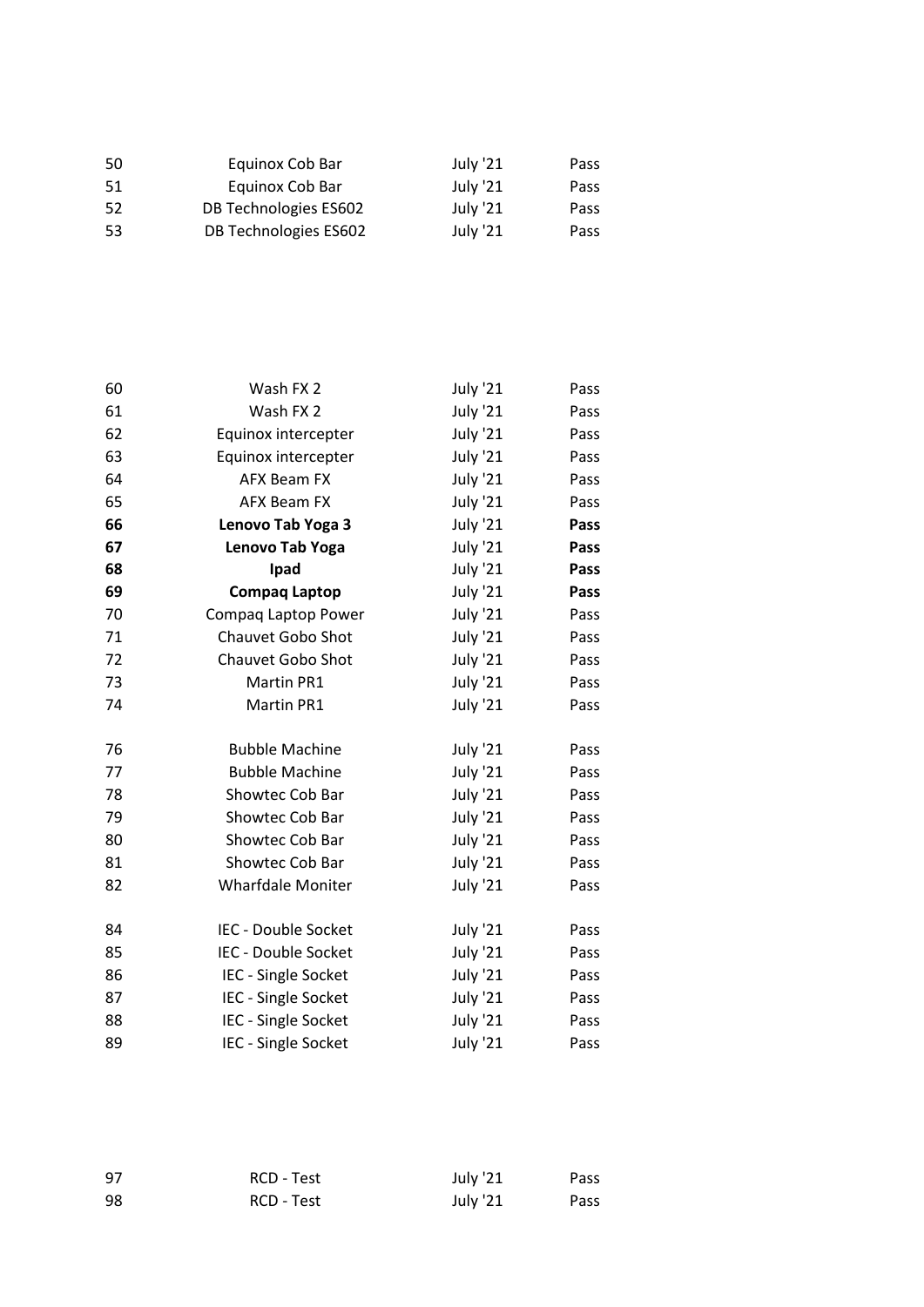| 102 | Showtec.5m UV Bar  | <b>July '21</b> | Pass |
|-----|--------------------|-----------------|------|
| 103 | Showtec 1m UV Bar  | <b>July '21</b> | Pass |
| 104 | Showtec 1m UV Bar  | <b>July '21</b> | Pass |
| 105 | Showtec 1m UV Bar  | <b>July '21</b> | Pass |
| 106 | Showtec 1m UV Bar  | <b>July '21</b> | Pass |
| 107 | Showtec 1m UV Bar  | <b>July '21</b> | Pass |
| 108 | Showtec 1m UV Bar  | <b>July '21</b> | Pass |
| 109 | Showtec 1m UV Bar  | <b>July '21</b> | Pass |
| 110 | Showtec 1m UV Bar  | <b>July '21</b> | Pass |
| 111 | QTX UVB-18         | July '21        | Pass |
| 112 | QTX UVB-18         | July '21        | Pass |
| 113 | QTX UVB-18         | <b>July '21</b> | Pass |
| 114 | Showtec .5m UV Bar | <b>July '21</b> | Pass |
| 115 | Showtec.5m UV Bar  | <b>July '21</b> | Pass |
| 116 | LED UV Canon       | July '21        | Pass |
| 117 | Par Can            | <b>July '21</b> | Pass |
| 118 | Par Can            | <b>July '21</b> | Pass |
| 119 | Par Can            | <b>July '21</b> | Pass |
| 120 | Par Can            | <b>July '21</b> | Pass |
| 121 | Par Can            | July '21        | Pass |
| 122 | Par Can            | <b>July '21</b> | Pass |
| 123 | Par Can            | <b>July '21</b> | Pass |
| 124 | Par Can            | <b>July '21</b> | Pass |
| 125 | Par Can            | July '21        | Pass |
| 126 | Par Can            | <b>July '21</b> | Pass |
| 127 | Par Can            | July '21        | Pass |
| 128 | Par Can            | <b>July '21</b> | Pass |
| 129 | Par Can            | <b>July '21</b> | Pass |
| 130 | Par Can            | July '21        | Pass |
| 131 | Par Can            | <b>July '21</b> | Pass |
| 132 | Par Can            | <b>July '21</b> | Pass |
| 133 | Par Can            | July '21        | Pass |
| 134 | Par Can            | <b>July '21</b> | Pass |
| 135 | Par Can            | <b>July '21</b> | Pass |
| 136 | Par Can            | <b>July '21</b> | Pass |
| 137 | Par Can            | <b>July '21</b> | Pass |
| 138 | Par Can            | <b>July '21</b> | Pass |
| 139 | Par Can            | <b>July '21</b> | Pass |
| 140 | Par Can            | <b>July '21</b> | Pass |
| 141 | Par Can            | <b>July '21</b> | Pass |
| 142 | Par Can            | <b>July '21</b> | Pass |
| 143 | Par Can            | <b>July '21</b> | Pass |
| 144 | Par Can            | <b>July '21</b> | Pass |
| 145 | Par Can            | <b>July '21</b> | Pass |
| 146 | Par Can            | <b>July '21</b> | Pass |
| 147 | Par Can            | <b>July '21</b> | Pass |
| 148 | Par Can            | <b>July '21</b> | Pass |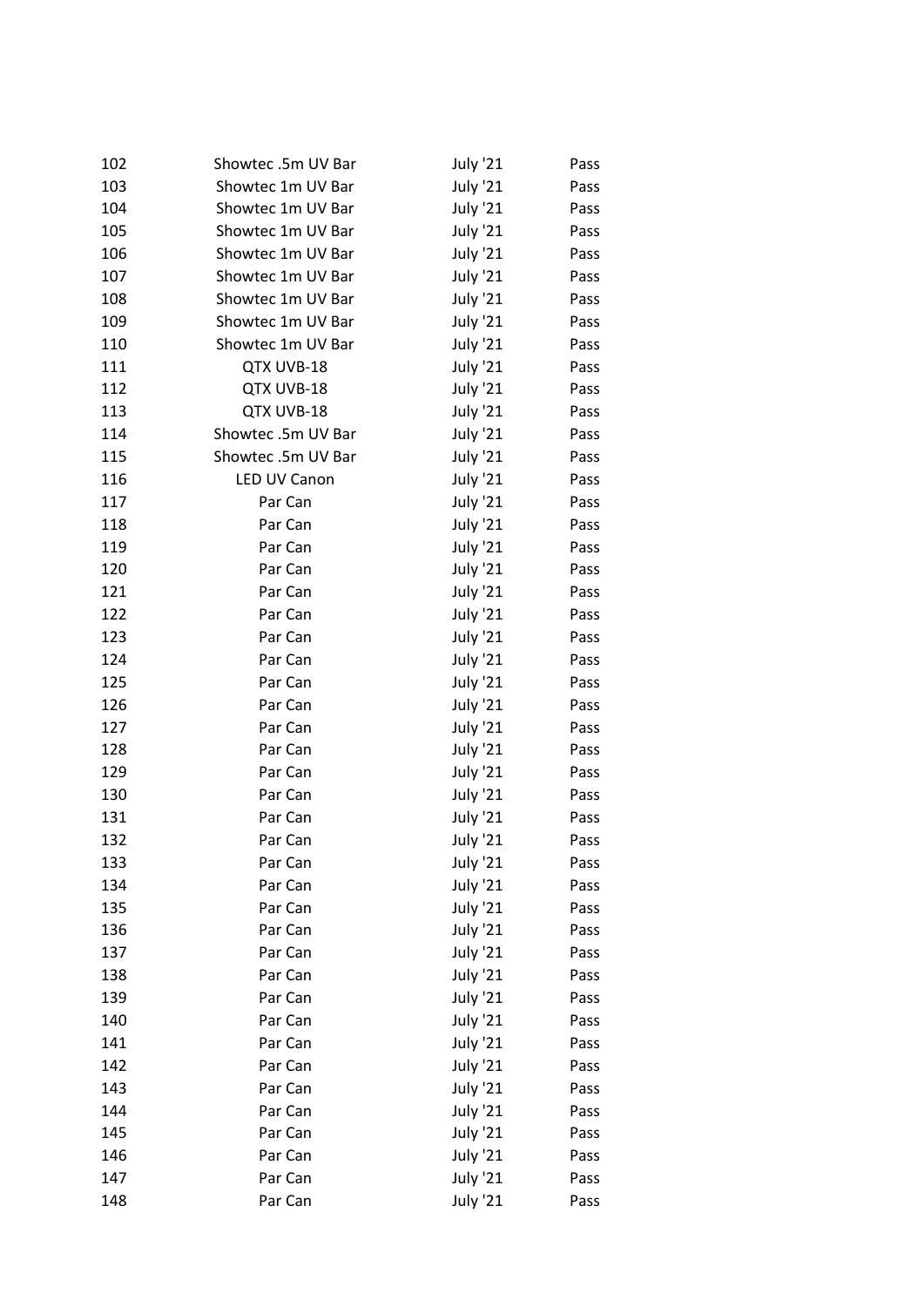| 149 | Par Can             | <b>July '21</b> | Pass |
|-----|---------------------|-----------------|------|
| 150 | Par Can             | <b>July '21</b> | Pass |
| 151 | Par Can             | <b>July '21</b> | Pass |
| 152 | Par Can             | <b>July '21</b> | Pass |
| 153 | Par Can             | <b>July '21</b> | Pass |
| 154 | Par Can             | <b>July '21</b> | Pass |
| 155 | Par Can             | <b>July '21</b> | Pass |
| 156 | Par Can             | <b>July '21</b> | Pass |
| 157 | Par Can             | <b>July '21</b> | Pass |
| 158 | Par Can             | <b>July '21</b> | Pass |
| 159 | Par Can             | <b>July '21</b> | Pass |
| 160 | Par Can             | <b>July '21</b> | Pass |
| 161 | Par Can             | <b>July '21</b> | Pass |
| 162 | Par Can             | <b>July '21</b> | Pass |
| 163 | Par Can             | <b>July '21</b> | Pass |
| 164 | Par Can             | <b>July '21</b> | Pass |
| 165 | Tail Par Can        | <b>July '21</b> | Pass |
| 166 | <b>Tail Par Can</b> | <b>July '21</b> | Pass |
| 167 | Tail Par Can        | <b>July '21</b> | Pass |
| 168 | Tail Par Can        | <b>July '21</b> | Pass |
| 169 | Tail Par Can        | <b>July '21</b> | Pass |
| 170 | Tail Par Can        | <b>July '21</b> | Pass |
| 171 | Tail Par Can        | <b>July '21</b> | Pass |
| 172 | Tail Par Can        | <b>July '21</b> | Pass |
| 173 | Tail Par Can        | <b>July '21</b> |      |
| 174 |                     |                 | Pass |
|     | Tail Par Can        | <b>July '21</b> | Pass |
| 175 | Tail Par Can        | <b>July '21</b> | Pass |
| 176 | <b>Tail Par Can</b> | <b>July '21</b> | Pass |
| 178 | Tail Par Can        | <b>July '21</b> | Pass |
| 179 | Tail Par Can        | <b>July '21</b> | Pass |
| 180 | Tail Par Can        | <b>July '21</b> | Pass |
| 181 | Tail Par Can        | <b>July '21</b> | Pass |
| 182 | Tail Par Can        | <b>July '21</b> | Pass |
| 183 | <b>Tail Par Can</b> | <b>July '21</b> | Pass |
| 184 | Tail Par Can        | <b>July '21</b> | Pass |
| 185 | Tail Par Can        | <b>July '21</b> | Pass |
| 186 | Tail Par Can        | <b>July '21</b> | Pass |
| 187 | <b>Tail Par Can</b> | <b>July '21</b> | Pass |
| 188 | Tail Par Can        | <b>July '21</b> | Pass |
| 189 | <b>Tail Par Can</b> | <b>July '21</b> | Pass |
| 190 | Tail Par Can        | <b>July '21</b> | Pass |
| 191 | Tail Par Can        | <b>July '21</b> | Pass |
| 192 | Tail Par Can        | <b>July '21</b> | Pass |
| 193 | Tail Par Can        | <b>July '21</b> | Pass |
| 194 | 30M 2 Gang Ext Reel | <b>July '21</b> | Pass |
| 195 | 30M 2 Gang Ext Reel | <b>July '21</b> | Pass |
| 196 | 10M I.E.C. Ext      | <b>July '21</b> | Pass |
| 197 | 10M I.E.C. Ext      | <b>July '21</b> | Pass |
| 198 | <b>IEC Socket</b>   | <b>July '21</b> | Pass |
| 199 | <b>IEC Socket</b>   | <b>July '21</b> | Pass |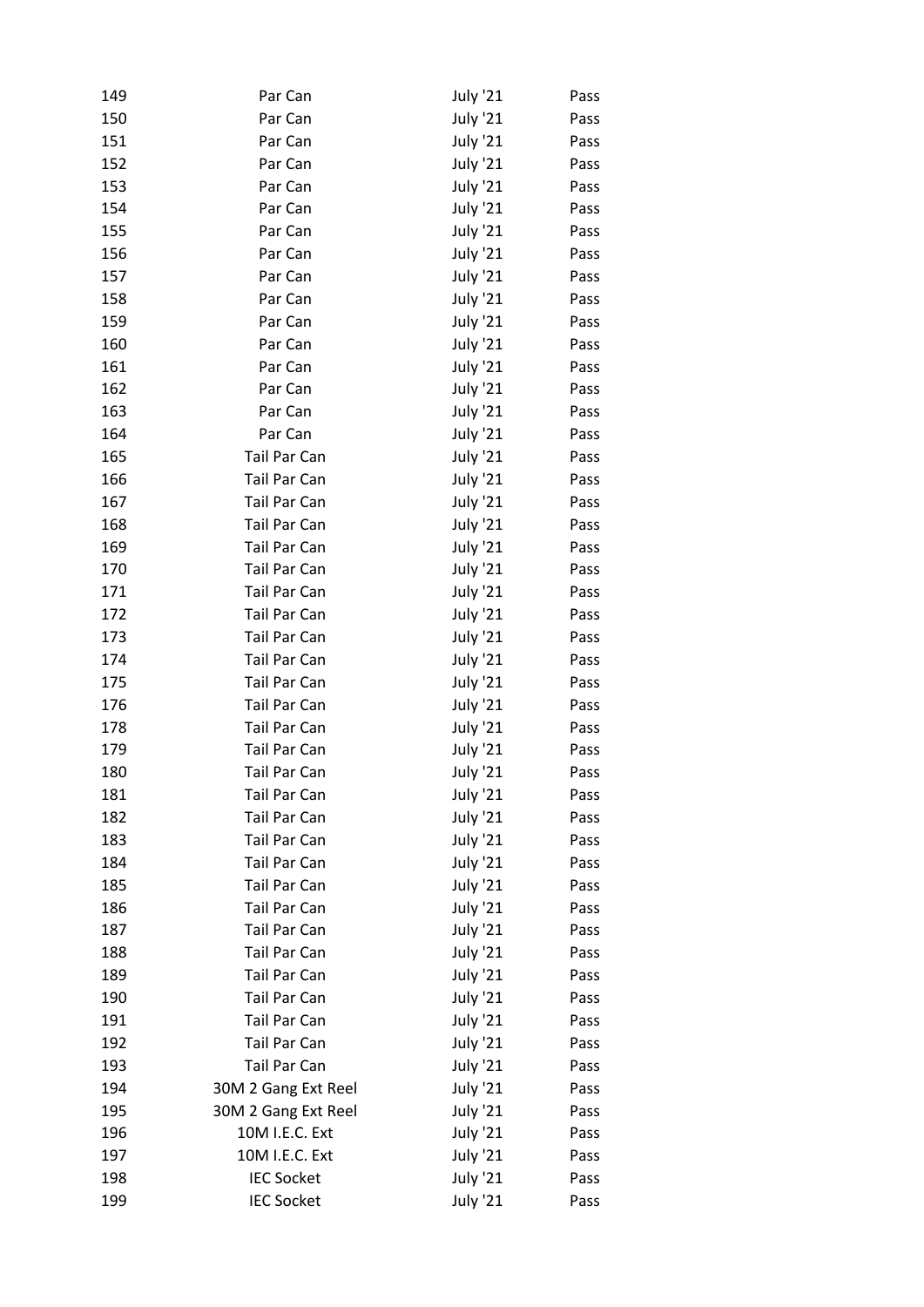| 200 | <b>IEC Socket</b>     | July '21        | Pass |
|-----|-----------------------|-----------------|------|
| 201 | 6 GANG Sockt          | <b>July '21</b> | Pass |
| 202 | Power Con Tail        | <b>July '21</b> | Pass |
| 203 | Power Con Tail        | <b>July '21</b> | Pass |
| 204 | Power con Plug        | July '21        | Pass |
| 205 | Power con Plug        | <b>July '21</b> | Pass |
| 206 | Power con - lec       | <b>July '21</b> | Pass |
| 207 | 2 Gang Ext            | <b>July '21</b> | Pass |
| 208 | 2 Gang Block          | <b>July '21</b> | Pass |
| 209 | 2 Gang Block          | <b>July '21</b> | Pass |
| 210 | 2 Gang Block          | <b>July '21</b> | Pass |
| 211 | 2 Gang Block          | <b>July '21</b> | Pass |
| 212 | 2 Gang Block          | <b>July '21</b> | Pass |
| 213 | <b>5M Block Cable</b> | July '21        | Pass |
| 214 | Power con - lec       | <b>July '21</b> | Pass |
| 215 | 5M Block Cable        | <b>July '21</b> | Pass |
| 216 | 16A Tail              | <b>July '21</b> | Pass |
| 217 | 16A Tail              | <b>July '21</b> | Pass |
| 218 | 16A Tail              | <b>July '21</b> | Pass |
| 219 | 16A Tail              | <b>July '21</b> | Pass |
| 220 | <b>IEC Tail</b>       | <b>July '21</b> | Pass |
| 221 | <b>IEC Tail</b>       | <b>July '21</b> | Pass |
| 222 | Switch IEC            | July '21        | Pass |
| 223 | 6 GANG Sockt          | July '21        | Pass |
| 224 | 2 Gang 3m             | <b>July '21</b> | Pass |
| 225 | 4 Gang Extension      | <b>July '21</b> | Pass |
| 226 | 5m Ext Reel           | <b>July '21</b> | Pass |
| 227 | 5m Ext Reel           | July '21        | Pass |
| 228 | 4m Ext Reel           | <b>July '21</b> | Pass |
| 229 | 5m ext Reel           | <b>July '21</b> | Pass |
| 230 | 10 m Ext Reel         | July '21        | Pass |
| 231 | Flame Light           | <b>July '21</b> | Pass |
| 232 | Flame Light Power     | <b>July '21</b> | Pass |
| 233 | Flame Light           | <b>July '21</b> | Pass |
| 234 | Flame Light Power     | <b>July '21</b> | Pass |
| 235 | Old Fest/Fairy Power  | <b>July '21</b> | Pass |
| 236 | Old Fest/Fairy Power  | <b>July '21</b> | Pass |
| 237 | Old Fest/Fairy Power  | <b>July '21</b> | Pass |
| 238 | Old Fest/Fairy Power  | <b>July '21</b> | Pass |
| 239 | W/Fairy Power         | <b>July '21</b> | Pass |
| 240 | W/Fairy Power         | <b>July '21</b> | Pass |
| 241 | W/Fairy Power         | July '21        | Pass |
| 242 | W/Fairy Power         | <b>July '21</b> | Pass |
| 243 | <b>B/Fairy Power</b>  | <b>July '21</b> | Pass |
| 244 | <b>B/Fairy Power</b>  | <b>July '21</b> | Pass |
| 245 | WW/Fairy Power        | <b>July '21</b> | Pass |
| 246 | <b>WW/Fairy Power</b> | <b>July '21</b> | Pass |
| 247 | <b>WW/Fairy Power</b> | <b>July '21</b> | Pass |
| 248 | <b>WW/Fairy Power</b> | <b>July '21</b> | Pass |
| 249 | Fairy Curtain Power   | <b>July '21</b> | Pass |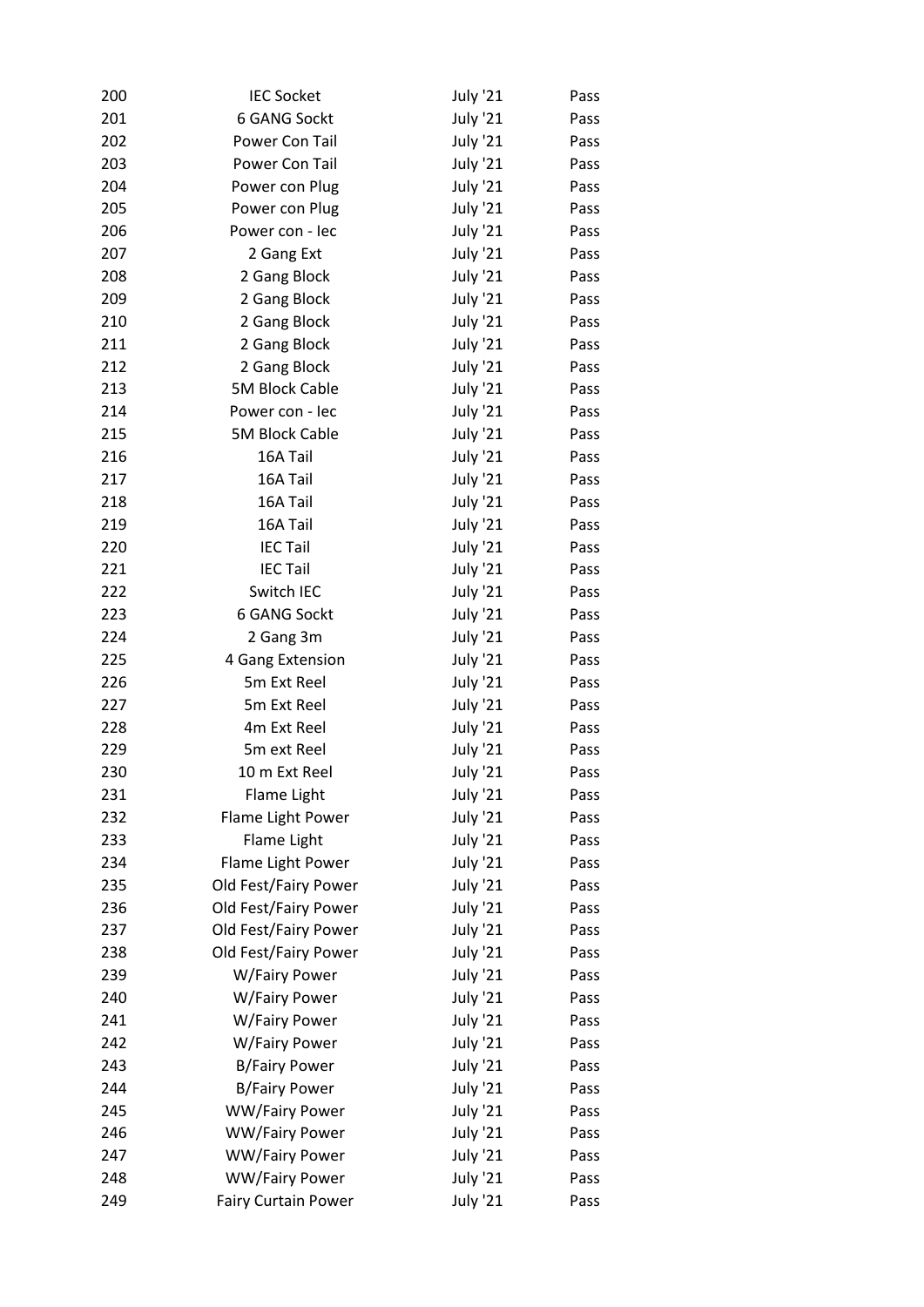| 250 | <b>Fairy Curtain Power</b> | <b>July '21</b> | Pass |
|-----|----------------------------|-----------------|------|
| 251 | <b>Fairy Curtain Power</b> | July '21        | Pass |
| 252 | <b>Fairy Curtain Power</b> | July '21        | Pass |
| 253 | PLUG - I.E.C.              | <b>July '21</b> | Pass |
| 254 | PLUG - I.E.C.              | July '21        | Pass |
| 255 | <b>PLUG - I.E.C.</b>       | July '21        | Pass |
| 256 | PLUG - I.E.C.              | July '21        | Pass |
| 257 | PLUG - I.E.C.              | <b>July '21</b> | Pass |
| 258 | PLUG - I.E.C.              | July '21        | Pass |
| 259 | PLUG - I.E.C.              | July '21        | Pass |
| 260 | PLUG - I.E.C.              | July '21        | Pass |
| 261 | <b>PLUG - I.E.C.</b>       | July '21        | Pass |
| 262 | <b>PLUG - I.E.C.</b>       | <b>July '21</b> | Pass |
| 263 | PLUG - I.E.C.              | July '21        | Pass |
| 264 | PLUG - I.E.C.              | July '21        | Pass |
| 265 | PLUG - I.E.C.              | July '21        | Pass |
| 266 | <b>PLUG - I.E.C.</b>       | July '21        | Pass |
| 267 | PLUG - I.E.C.              | <b>July '21</b> | Pass |
| 268 | <b>PLUG - I.E.C.</b>       | July '21        | Pass |
| 269 | PLUG - I.E.C.              | July '21        | Pass |
| 270 | PLUG - I.E.C.              | July '21        | Pass |
| 271 | PLUG - I.E.C.              | <b>July '21</b> | Pass |
| 272 | <b>PLUG - I.E.C.</b>       | <b>July '21</b> | Pass |
| 273 | <b>PLUG - I.E.C.</b>       | July '21        | Pass |
| 274 | PLUG - I.E.C.              | July '21        | Pass |
| 275 | PLUG - I.E.C.              | July '21        | Pass |
| 276 | PLUG - I.E.C.              | <b>July '21</b> | Pass |
| 277 | PLUG - I.E.C.              | July '21        | Pass |
| 278 | PLUG - I.E.C.              | July '21        | Pass |
| 279 | <b>PLUG - I.E.C.</b>       | July '21        | Pass |
| 280 | <b>PLUG - I.E.C.</b>       | <b>July '21</b> | Pass |
| 281 | <b>PLUG - I.E.C.</b>       | <b>July '21</b> | Pass |
| 282 | PLUG - I.E.C.              | <b>July '21</b> | Pass |
| 283 | <b>PLUG - I.E.C.</b>       | <b>July '21</b> | Pass |
| 284 | PLUG - I.E.C.              | <b>July '21</b> | Pass |
| 285 | PLUG - I.E.C.              | July '21        | Pass |
| 286 | PLUG - I.E.C.              | <b>July '21</b> | Pass |
| 287 | PLUG - I.E.C.              | <b>July '21</b> | Pass |
| 288 | <b>PLUG - I.E.C.</b>       | <b>July '21</b> | Pass |
| 289 | PLUG - I.E.C.              | <b>July '21</b> | Pass |
| 290 | PLUG - I.E.C.              | <b>July '21</b> | Pass |
| 291 | <b>PLUG - I.E.C.</b>       | <b>July '21</b> | Pass |
| 292 | <b>PLUG - I.E.C.</b>       | <b>July '21</b> |      |
| 293 | PLUG - I.E.C.              | <b>July '21</b> | Pass |
|     |                            |                 | Pass |
| 294 | <b>PLUG - I.E.C.</b>       | <b>July '21</b> | Pass |
| 295 | PLUG - I.E.C.              | July '21        | Pass |
| 296 | PLUG - I.E.C.              | July '21        | Pass |
| 297 | PLUG - I.E.C.              | <b>July '21</b> | Pass |
| 298 | <b>PLUG - I.E.C.</b>       | <b>July '21</b> | Pass |
| 299 | PLUG - I.E.C.              | <b>July '21</b> | Pass |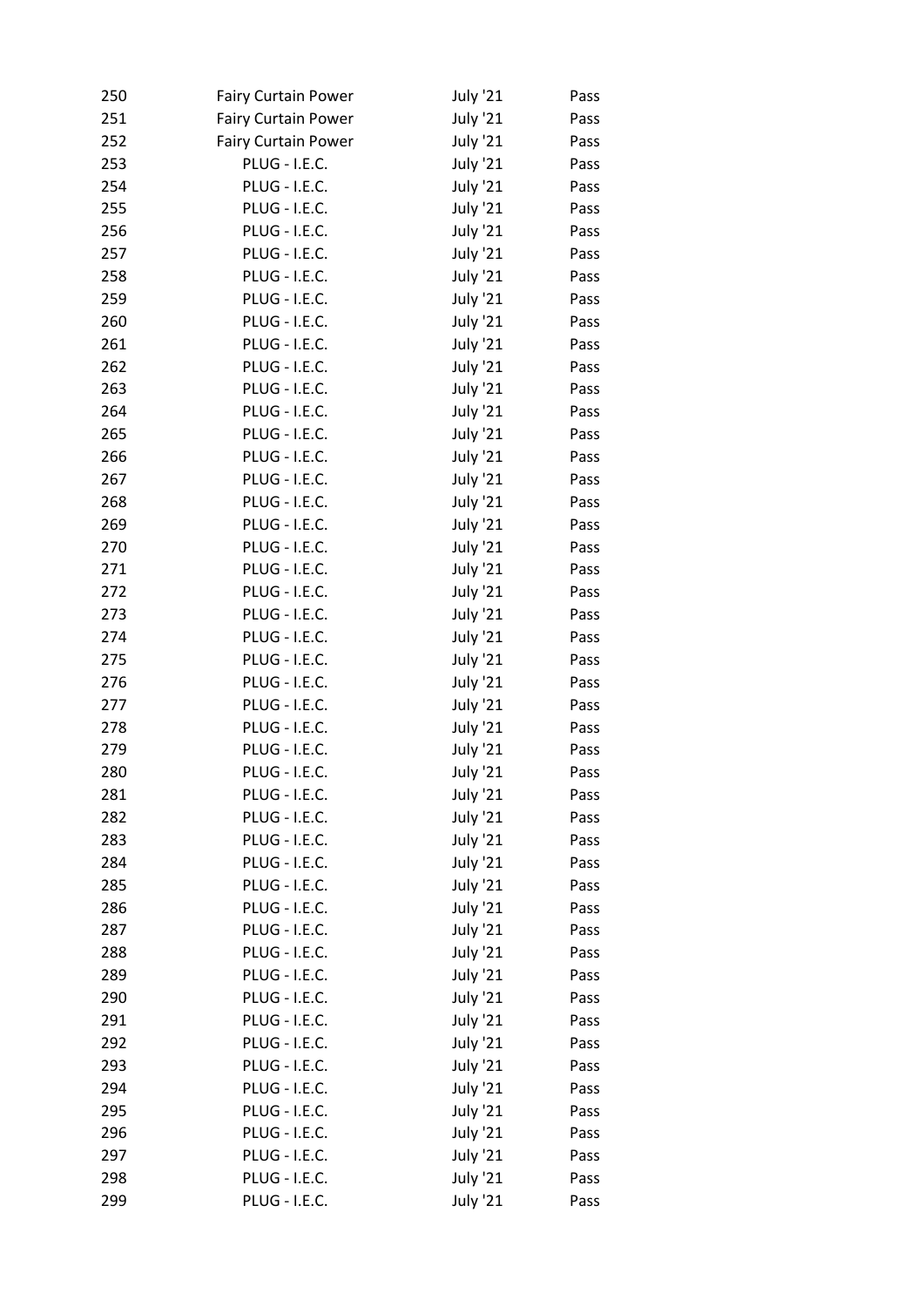| 300 | PLUG - I.E.C.        | July '21        | Pass |
|-----|----------------------|-----------------|------|
| 301 | <b>PLUG - I.E.C.</b> | July '21        | Pass |
| 302 | <b>PLUG - I.E.C.</b> | July '21        | Pass |
| 303 | PLUG - I.E.C.        | July '21        | Pass |
| 304 | PLUG - I.E.C.        | July '21        | Pass |
| 305 | <b>PLUG - I.E.C.</b> | July '21        | Pass |
| 306 | <b>PLUG - I.E.C.</b> | July '21        | Pass |
| 307 | PLUG - I.E.C.        | July '21        | Pass |
| 308 | PLUG - I.E.C.        | July '21        | Pass |
| 309 | <b>PLUG - I.E.C.</b> | July '21        | Pass |
| 310 | 0.5m I.E.C. Ext      | July '21        | Pass |
| 311 | 0.5m I.E.C. Ext      | July '21        | Pass |
| 312 | 0.5m I.E.C. Ext      | July '21        | Pass |
| 313 | 0.5m I.E.C. Ext      | July '21        | Pass |
| 314 | 0.5m I.E.C. Ext      | July '21        | Pass |
| 315 | 0.5m I.E.C. Ext      | July '21        | Pass |
| 316 | 0.5m I.E.C. Ext      | July '21        | Pass |
| 317 | 0.5m I.E.C. Ext      | July '21        | Pass |
| 318 | 0.5m I.E.C. Ext      | July '21        | Pass |
| 319 | 0.5m I.E.C. Ext      | July '21        | Pass |
| 320 | 0.5m I.E.C. Ext      | July '21        | Pass |
| 321 | 0.5m I.E.C. Ext      | July '21        | Pass |
| 322 | 0.5m I.E.C. Ext      | July '21        | Pass |
| 323 | 0.5m I.E.C. Ext      | July '21        | Pass |
| 324 | 0.5m I.E.C. Ext      | July '21        | Pass |
| 325 | 0.5m I.E.C. Ext      | July '21        | Pass |
| 326 | 0.5m I.E.C. Ext      | July '21        | Pass |
| 327 | 0.5m I.E.C. Ext      | July '21        | Pass |
| 328 | 1m I.E.C. Ext        | July '21        | Pass |
| 329 | 1m I.E.C. Ext        | July '21        | Pass |
| 330 | 1m I.E.C. Ext        | <b>July '21</b> | Pass |
| 331 | 1m I.E.C. Ext        | <b>July '21</b> | Pass |
| 332 | 1m I.E.C. Ext        | <b>July '21</b> | Pass |
| 333 | 1m I.E.C. Ext        | <b>July '21</b> | Pass |
| 334 | 1m I.E.C. Ext        | <b>July '21</b> | Pass |
| 335 | 1m I.E.C. Ext        | <b>July '21</b> | Pass |
| 336 | 1m I.E.C. Ext        | <b>July '21</b> | Pass |
| 337 | 1m I.E.C. Ext        | <b>July '21</b> | Pass |
| 338 | 1m I.E.C. Ext        | <b>July '21</b> | Pass |
| 339 | 1m I.E.C. Ext        | <b>July '21</b> | Pass |
| 340 | 1m I.E.C. Ext        | <b>July '21</b> | Pass |
| 341 | 1m I.E.C. Ext        | <b>July '21</b> | Pass |
| 342 | 1m I.E.C. Ext        | <b>July '21</b> | Pass |
| 343 | 1m I.E.C. Ext        | <b>July '21</b> | Pass |
| 344 | 1m I.E.C. Ext        | <b>July '21</b> | Pass |
| 345 | 1m I.E.C. Ext        | <b>July '21</b> | Pass |
| 346 | 1m I.E.C. Ext        | <b>July '21</b> | Pass |
| 347 | 1m I.E.C. Ext        | <b>July '21</b> | Pass |
| 348 | 1m I.E.C. Ext        | <b>July '21</b> | Pass |
| 349 | 1m I.E.C. Ext        | <b>July '21</b> | Pass |
|     |                      |                 |      |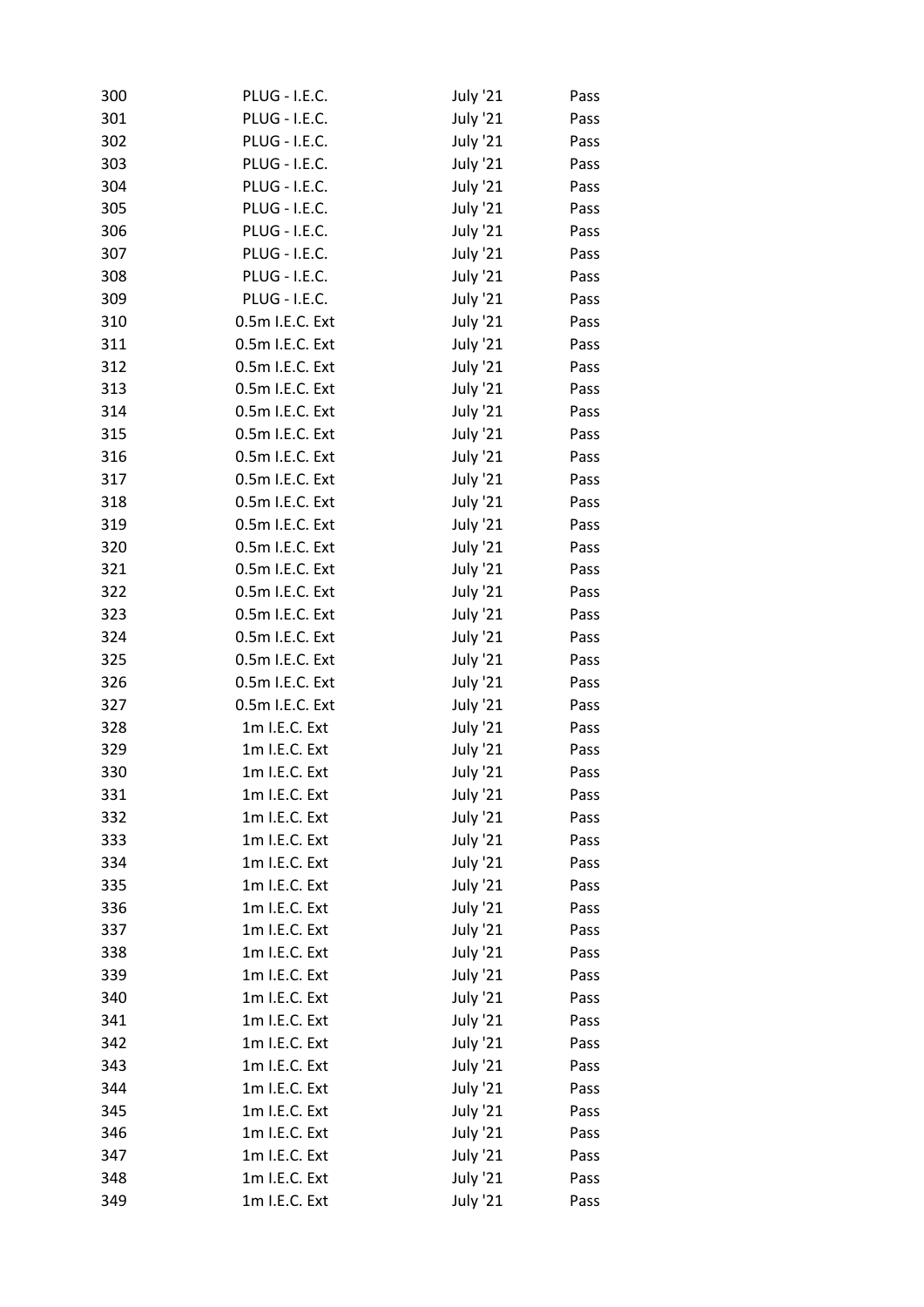| 350 | 1m I.E.C. Ext | <b>July '21</b> | Pass |
|-----|---------------|-----------------|------|
| 351 | 1m I.E.C. Ext | <b>July '21</b> | Pass |
| 352 | 1m I.E.C. Ext | <b>July '21</b> | Pass |
| 353 | 1m I.E.C. Ext | <b>July '21</b> | Pass |
| 354 | 1m I.E.C. Ext | July '21        | Pass |
| 355 | 1m I.E.C. Ext | July '21        | Pass |
| 356 | 1m I.E.C. Ext | <b>July '21</b> | Pass |
| 357 | 1m I.E.C. Ext | <b>July '21</b> | Pass |
| 358 | 1m I.E.C. Ext | <b>July '21</b> | Pass |
| 359 | 1m I.E.C. Ext | July '21        | Pass |
| 360 | 1m I.E.C. Ext | July '21        | Pass |
| 361 | 1m I.E.C. Ext | <b>July '21</b> | Pass |
| 362 | 1m I.E.C. Ext | <b>July '21</b> | Pass |
| 363 | 1m I.E.C. Ext | <b>July '21</b> | Pass |
| 364 | 1m I.E.C. Ext | <b>July '21</b> | Pass |
| 365 | 1m I.E.C. Ext | <b>July '21</b> | Pass |
| 366 | 1m I.E.C. Ext | <b>July '21</b> | Pass |
| 367 | 1m I.E.C. Ext | <b>July '21</b> | Pass |
| 368 | 1m I.E.C. Ext | July '21        | Pass |
| 369 | 1m I.E.C. Ext | <b>July '21</b> | Pass |
| 370 | 1m I.E.C. Ext | <b>July '21</b> | Pass |
| 371 | 2M I.E.C. Ext | <b>July '21</b> | Pass |
| 372 | 2M I.E.C. Ext | <b>July '21</b> | Pass |
| 373 | 2M I.E.C. Ext | July '21        | Pass |
| 374 | 2M I.E.C. Ext | <b>July '21</b> | Pass |
| 375 | 2M I.E.C. Ext | <b>July '21</b> | Pass |
| 376 | 2M I.E.C. Ext | <b>July '21</b> | Pass |
| 377 | 2M I.E.C. Ext | July '21        | Pass |
| 378 | 2M I.E.C. Ext | July '21        | Pass |
| 379 | 2M I.E.C. Ext | <b>July '21</b> | Pass |
| 380 | 2M I.E.C. Ext | <b>July '21</b> | Pass |
| 381 | 2M I.E.C. Ext | <b>July '21</b> | Pass |
| 382 | 2M I.E.C. Ext | <b>July '21</b> | Pass |
| 383 | 2M I.E.C. Ext | <b>July '21</b> | Pass |
| 384 | 2M I.E.C. Ext | <b>July '21</b> | Pass |
| 385 | 2M I.E.C. Ext | <b>July '21</b> | Pass |
|     | 2M I.E.C. Ext |                 |      |
| 386 |               | <b>July '21</b> | Pass |
| 387 | 2M I.E.C. Ext | <b>July '21</b> | Pass |
| 388 | 3M I.E.C. Ext | <b>July '21</b> | Pass |
| 389 | 3M I.E.C. Ext | <b>July '21</b> | Pass |
| 390 | 3M I.E.C. Ext | <b>July '21</b> | Pass |
| 391 | 3M I.E.C. Ext | <b>July '21</b> | Pass |
| 392 | 3M I.E.C. Ext | <b>July '21</b> | Pass |
| 393 | 3M I.E.C. Ext | <b>July '21</b> | Pass |
| 394 | 3M I.E.C. Ext | <b>July '21</b> | Pass |
| 395 | 3M I.E.C. Ext | <b>July '21</b> | Pass |
| 396 | 3M I.E.C. Ext | <b>July '21</b> | Pass |
| 397 | 3M I.E.C. Ext | <b>July '21</b> | Pass |
| 398 | 3M I.E.C. Ext | <b>July '21</b> | Pass |
| 399 | 3M I.E.C. Ext | <b>July '21</b> | Pass |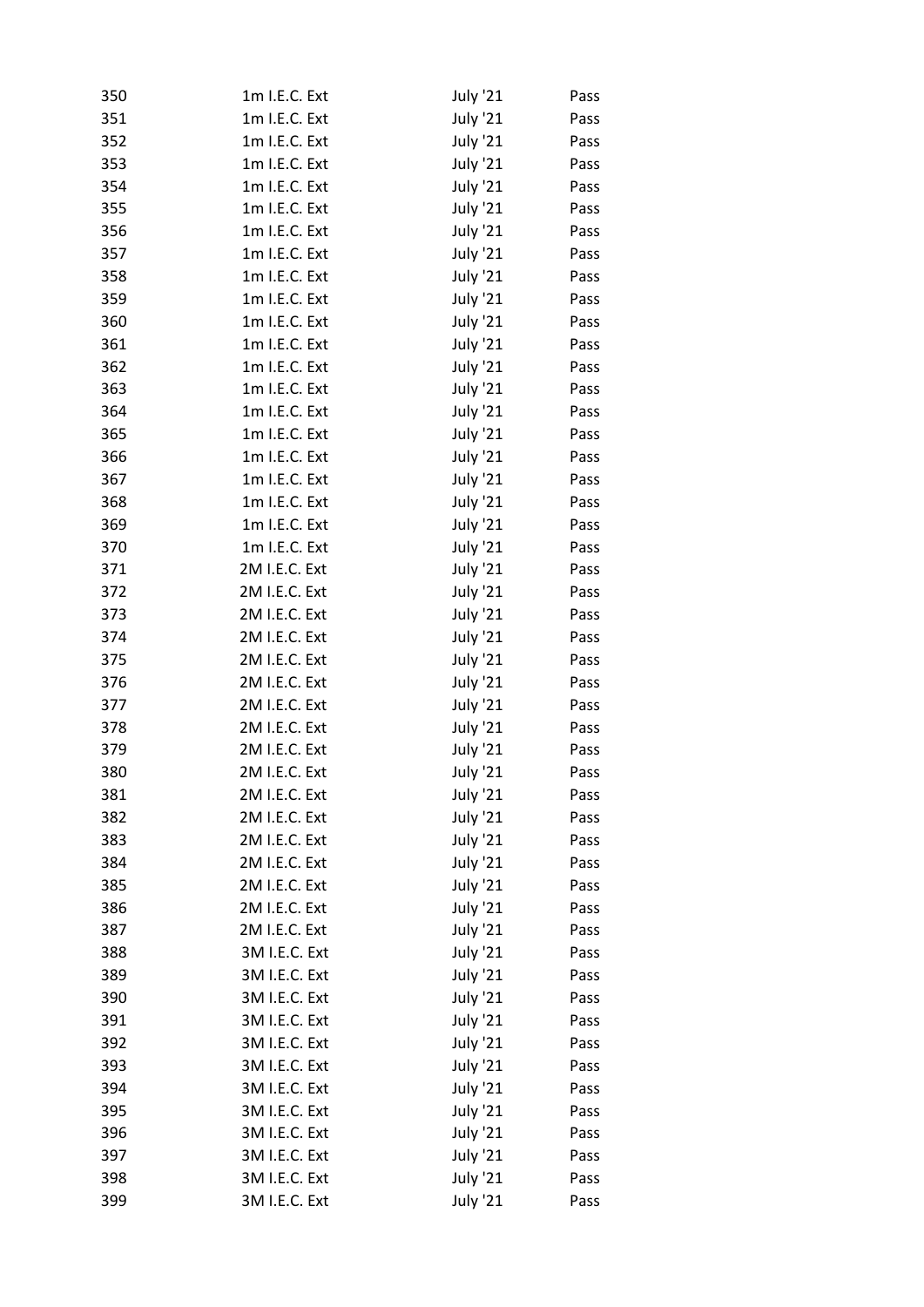| 400 | 3M I.E.C. Ext | <b>July '21</b> | Pass |
|-----|---------------|-----------------|------|
| 401 | 3M I.E.C. Ext | July '21        | Pass |
| 402 | 3M I.E.C. Ext | <b>July '21</b> | Pass |
| 403 | 3M I.E.C. Ext | July '21        | Pass |
| 404 | 3M I.E.C. Ext | July '21        | Pass |
| 405 | 3M I.E.C. Ext | July '21        | Pass |
| 406 | 3M I.E.C. Ext | <b>July '21</b> | Pass |
| 407 | 3M I.E.C. Ext | <b>July '21</b> | Pass |
| 408 | 3M I.E.C. Ext | July '21        | Pass |
| 409 | 3M I.E.C. Ext | July '21        | Pass |
| 410 | 3M I.E.C. Ext | July '21        | Pass |
| 411 | 3M I.E.C. Ext | <b>July '21</b> | Pass |
| 412 | 3M I.E.C. Ext | <b>July '21</b> | Pass |
| 413 | 3M I.E.C. Ext | July '21        | Pass |
| 414 | 3M I.E.C. Ext | July '21        | Pass |
| 415 | 3M I.E.C. Ext | <b>July '21</b> | Pass |
| 416 | 3M I.E.C. Ext | <b>July '21</b> | Pass |
| 417 | 3M I.E.C. Ext | <b>July '21</b> | Pass |
| 418 | 3M I.E.C. Ext | July '21        | Pass |
| 419 | 3M I.E.C. Ext | July '21        | Pass |
| 420 | 3M I.E.C. Ext | <b>July '21</b> | Pass |
| 421 | 3M I.E.C. Ext | <b>July '21</b> | Pass |
| 422 | 3M I.E.C. Ext | July '21        | Pass |
| 423 | 3M I.E.C. Ext | July '21        | Pass |
| 424 | 3M I.E.C. Ext | July '21        | Pass |
| 425 | 3M I.E.C. Ext | <b>July '21</b> | Pass |
| 426 | 3M I.E.C. Ext | <b>July '21</b> | Pass |
| 427 | 3M I.E.C. Ext | July '21        | Pass |
| 428 | 3M I.E.C. Ext | July '21        | Pass |
| 429 | 3M I.E.C. Ext | <b>July '21</b> | Pass |
| 430 | 3M I.E.C. Ext | <b>July '21</b> | Pass |
| 431 | 3M I.E.C. Ext | <b>July '21</b> | Pass |
| 432 | 5M I.E.C. Ext | <b>July '21</b> | Pass |
| 433 | 5M I.E.C. Ext | <b>July '21</b> | Pass |
| 434 | 5M I.E.C. Ext | <b>July '21</b> | Pass |
| 435 | 5M I.E.C. Ext | <b>July '21</b> | Pass |
| 436 | 5M I.E.C. Ext | <b>July '21</b> | Pass |
| 437 | 5M I.E.C. Ext | <b>July '21</b> | Pass |
| 438 | 5M I.E.C. Ext | <b>July '21</b> | Pass |
| 439 | 5M I.E.C. Ext | <b>July '21</b> | Pass |
| 440 | 5M I.E.C. Ext | <b>July '21</b> | Pass |
| 441 | 5M I.E.C. Ext | <b>July '21</b> | Pass |
| 442 | 5M I.E.C. Ext | <b>July '21</b> | Pass |
| 443 | 5M I.E.C. Ext | <b>July '21</b> | Pass |
| 444 | 5M I.E.C. Ext | <b>July '21</b> | Pass |
| 445 | 5M I.E.C. Ext | <b>July '21</b> | Pass |
| 446 | 5M I.E.C. Ext | <b>July '21</b> | Pass |
| 447 | 5M I.E.C. Ext |                 |      |
| 448 | 5M I.E.C. Ext | <b>July '21</b> | Pass |
|     |               | <b>July '21</b> | Pass |
| 449 | 5M I.E.C. Ext | <b>July '21</b> | Pass |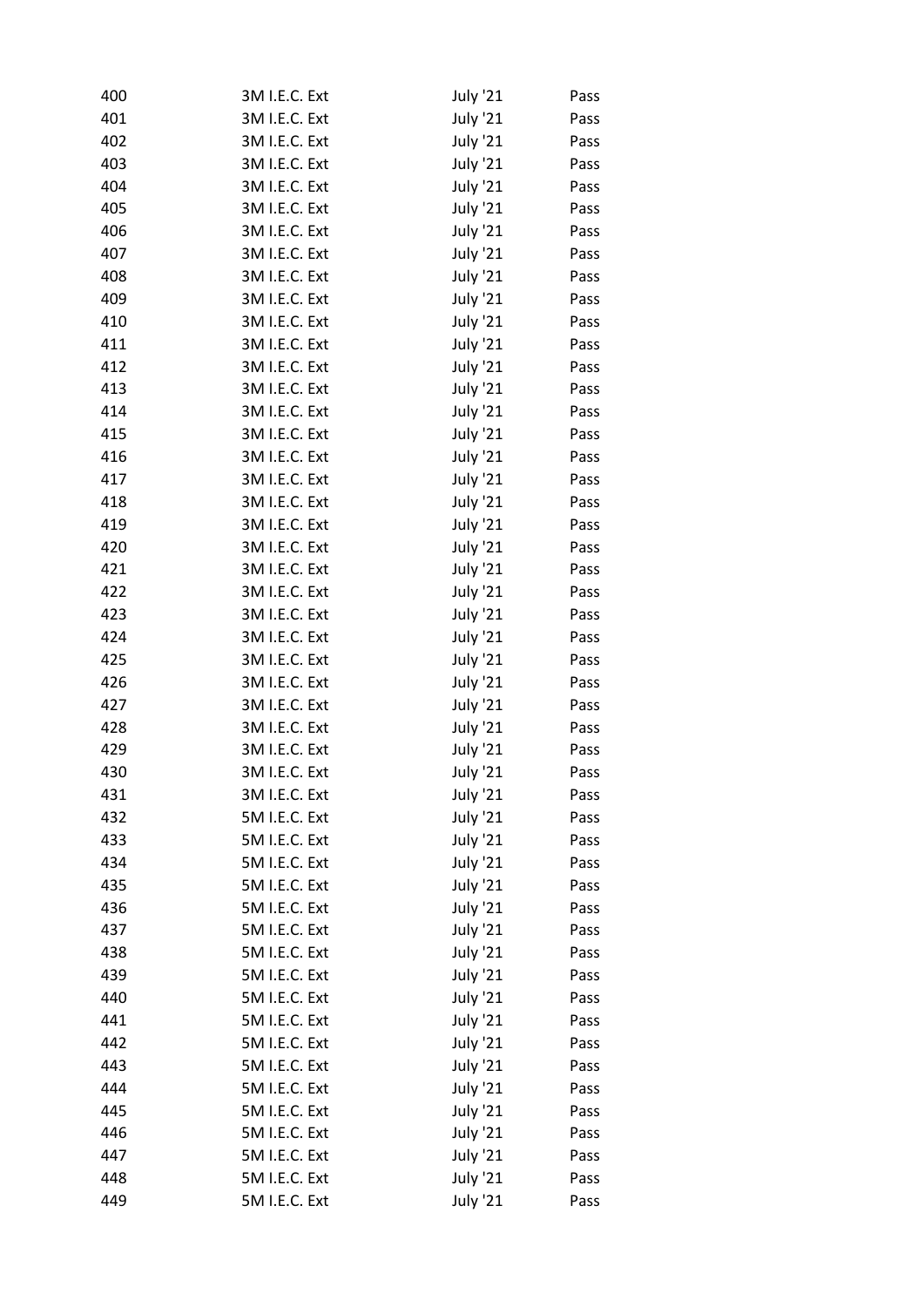| 450 | 5M I.E.C. Ext        | <b>July '21</b>                    | Pass |
|-----|----------------------|------------------------------------|------|
| 451 | 5M I.E.C. Ext        | <b>July '21</b>                    | Pass |
| 452 | 5M I.E.C. Ext        | <b>July '21</b>                    | Pass |
| 453 | 5M I.E.C. Ext        | <b>July '21</b>                    | Pass |
| 454 | 5M I.E.C. Ext        | July '21                           | Pass |
| 455 | 5M I.E.C. Ext        | July '21                           | Pass |
| 456 | 5M I.E.C. Ext        | <b>July '21</b>                    | Pass |
| 457 | 5M I.E.C. Ext        | <b>July '21</b>                    | Pass |
| 458 | 5M I.E.C. Ext        | <b>July '21</b>                    | Pass |
| 459 | 5M I.E.C. Ext        | July '21                           | Pass |
| 460 | 5M I.E.C. Ext        | July '21                           | Pass |
| 461 | 5M I.E.C. Ext        | <b>July '21</b>                    | Pass |
|     |                      |                                    |      |
| 463 | Samsung Laptop Power | <b>July '21</b>                    | Pass |
| 464 | 9m Ext Wheel         | <b>July '21</b>                    | Pass |
| 465 | 10M I.E.C. Ext       | <b>July '21</b>                    | Pass |
| 466 | I.E.C to 3pin Socket | <b>July '21</b>                    | Pass |
| 467 | I.E.C to 3pin Socket | <b>July '21</b>                    | Pass |
| 468 | I.E.C to 3pin Socket | July '21                           | Pass |
| 469 | I.E.C to 3pin Socket | <b>July '21</b>                    | Pass |
| 470 | I.E.C to 3pin Socket | July '21                           | Pass |
| 471 | PLUG - I.E.C.        | <b>July '21</b>                    | Pass |
| 472 | Tail Par Can         | July '21                           | Pass |
| 473 | Tail Par Can         | July '21                           | Pass |
| 474 | Tail Par Can         | July '21                           | Pass |
| 475 | Tail Par Can         | <b>July '21</b>                    | Pass |
| 476 | Tail Par Can         | <b>July '21</b>                    | Pass |
| 477 | Tail Par Can         | July '21                           | Pass |
| 478 | <b>Tail Par Can</b>  | July '21                           | Pass |
| 479 | <b>Tail Par Can</b>  | <b>July '21</b>                    | Pass |
| 480 | Tail Par Can         | <b>July '21</b>                    | Pass |
| 481 | Tail Par Can         | <b>July '21</b>                    | Pass |
| 482 | Tail Par Can         | <b>July '21</b>                    | Pass |
| 483 | Tail Par Can         | <b>July '21</b>                    | Pass |
| 484 | 3 Pin 3 Way Socket   | <b>July '21</b>                    | Pass |
| 485 | PLUG - I.E.C.        | <b>July '21</b>                    | Pass |
| 486 | PLUG - I.E.C.        |                                    |      |
| 487 | <b>PLUG - I.E.C.</b> | <b>July '21</b><br><b>July '21</b> | Pass |
|     | <b>PLUG - I.E.C.</b> |                                    | Pass |
| 488 |                      | <b>July '21</b>                    | Pass |
| 489 | <b>PLUG - I.E.C.</b> | <b>July '21</b>                    | Pass |
| 490 | <b>PLUG - I.E.C.</b> | <b>July '21</b>                    | Pass |
| 491 | <b>PLUG - I.E.C.</b> | <b>July '21</b>                    | Pass |
| 492 | <b>PLUG - I.E.C.</b> | <b>July '21</b>                    | Pass |
| 493 | PLUG - I.E.C.        | <b>July '21</b>                    | Pass |
| 494 | <b>PLUG - I.E.C.</b> | <b>July '21</b>                    | Pass |
| 495 | <b>PLUG - I.E.C.</b> | <b>July '21</b>                    | Pass |
| 496 | PLUG - I.E.C.        | <b>July '21</b>                    | Pass |
| 497 | PLUG - I.E.C.        | <b>July '21</b>                    | Pass |
| 498 | <b>PLUG - I.E.C.</b> | <b>July '21</b>                    | Pass |
| 499 | PLUG - I.E.C.        | <b>July '21</b>                    | Pass |